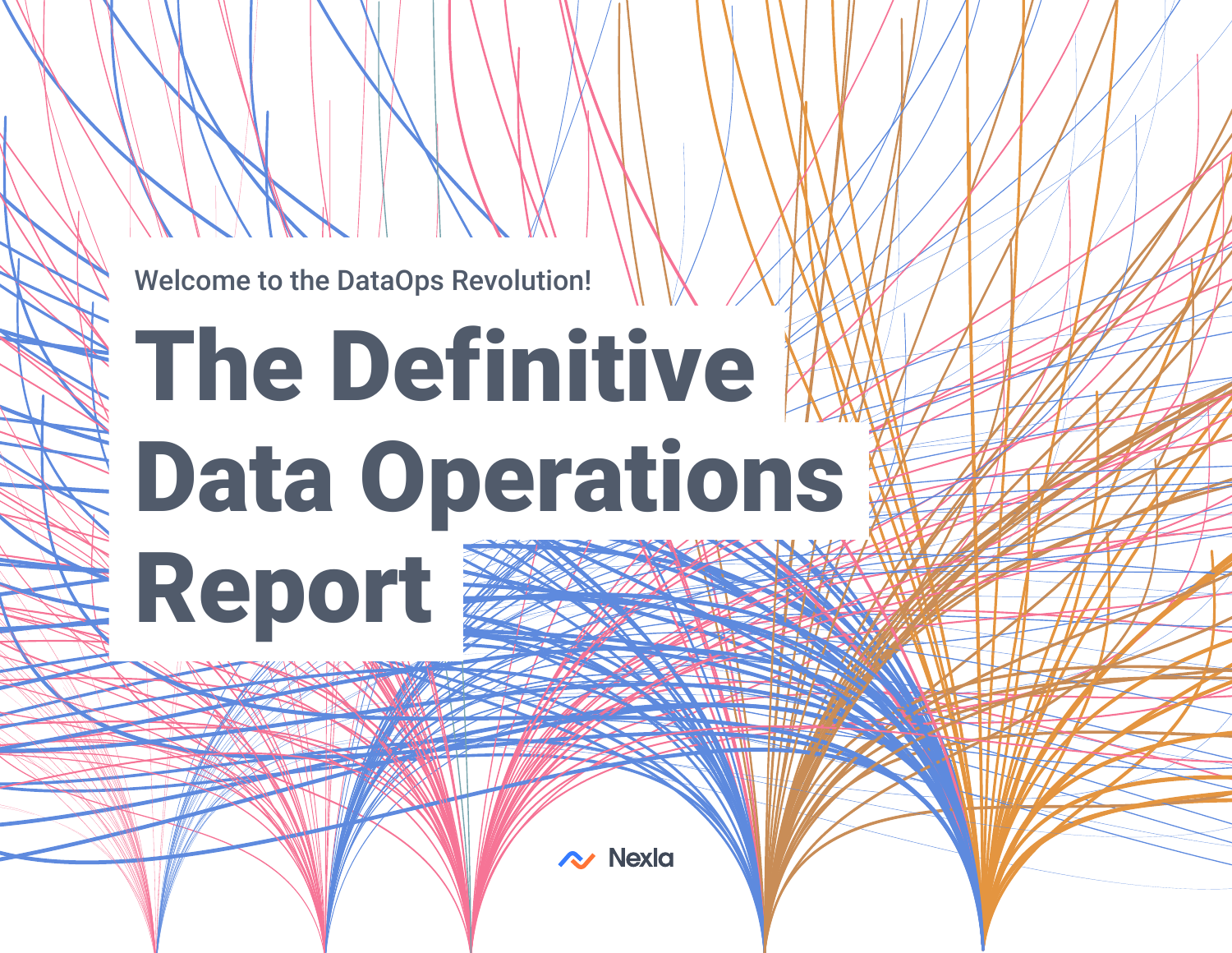## TABLE OF CONTENTS

#### INTRODUCTION 01

Purpose of our survey Overview of key fndings

#### METHODOLOGY 02

Survey Who took the survey Industries Size of company Roles Years of experience

#### DATA OPERATIONS OUTLOOK 04

DataOps in the organization Hiring plans

#### DATA-DRIVEN DECISION MAKING 06

Employee empowerment Management support Workload

#### KEY DATAOPS ACTIVITIES 10

#### DATA GROWTH 11

Data collaboration Plans to share data with partners Tools currently used to send data Machine learning is everywhere

#### LOOKING FORWARD 15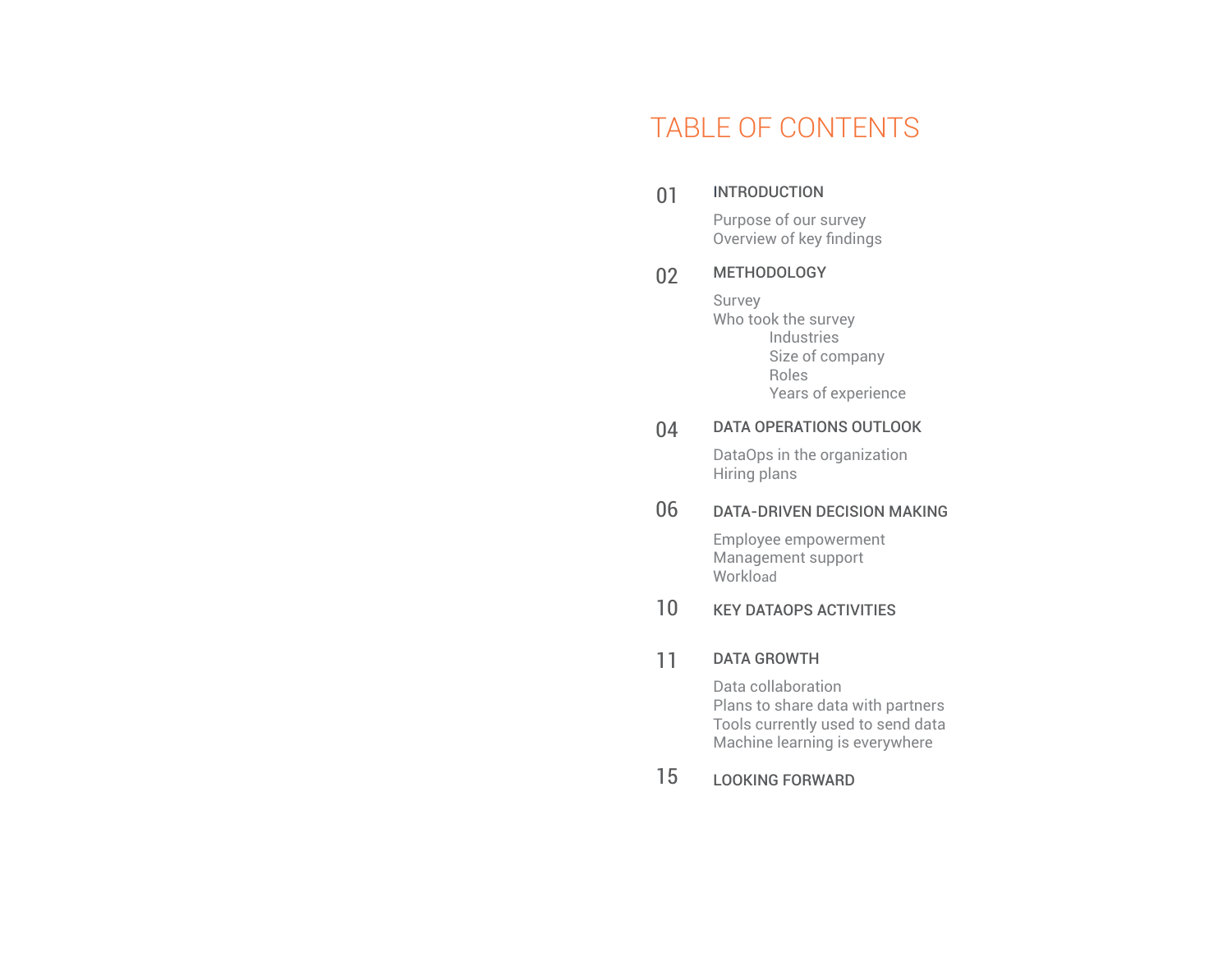# THE GOAL OF DATAOPS IS TO DELIVER DATA TO THE PERSON, SYSTEM, OR APPLICATION THAT CAN TURN IT INTO BUSINESS VALUE.

Just as cloud computing has changed how we manage thousands of servers, Data Operations will change how we manage thousands of datasets from hundreds of sources.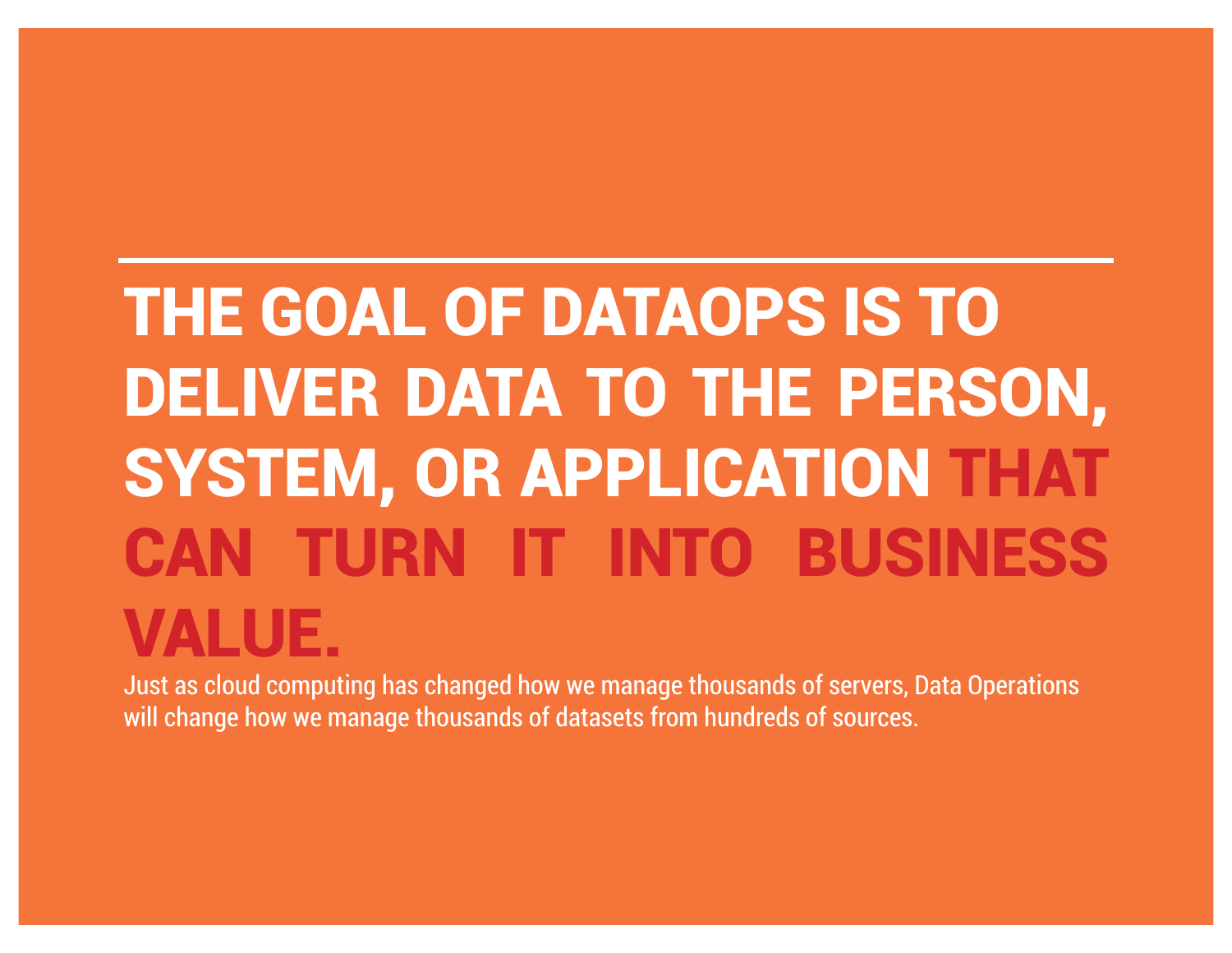## INTRODUCTION

#### Welcome to the Data Operations Revolution

The amount of data on earth is expanding at a rate greater than Moore's Law, on track to grow to 180 zettabytes by 2025. Companies in all industries want to better leverage data for machine learning and artifcial intelligence to add business value. Often, companies need data that exists outside of their enterprise boundaries. Workflows for inter-company data collaboration are not supported by traditional tools and processes. We need a new way.

The goal of DataOps is to deliver data to the person, system, or application that can turn it into business value. That value could be an input into a model, an analytical insight, or even a revenue-generating data product. DataOps, like operations on a factory floor, controls the process of production that turns inputs into outputs.

This frst-of-its-kind survey asked hundreds of data professionals about how they derive value from data. This report examines the results to understand the current landscape and the future outlook for DataOps. Key fndings include:

- Companies need to elevate DataOps into a core function if they want to maximize data value
- Inter-company data collaboration is growing and will become the norm
- Machine Learning is happening in every industry and fueling data demand

Read on to learn more. Welcome to the Data Operations Revolution.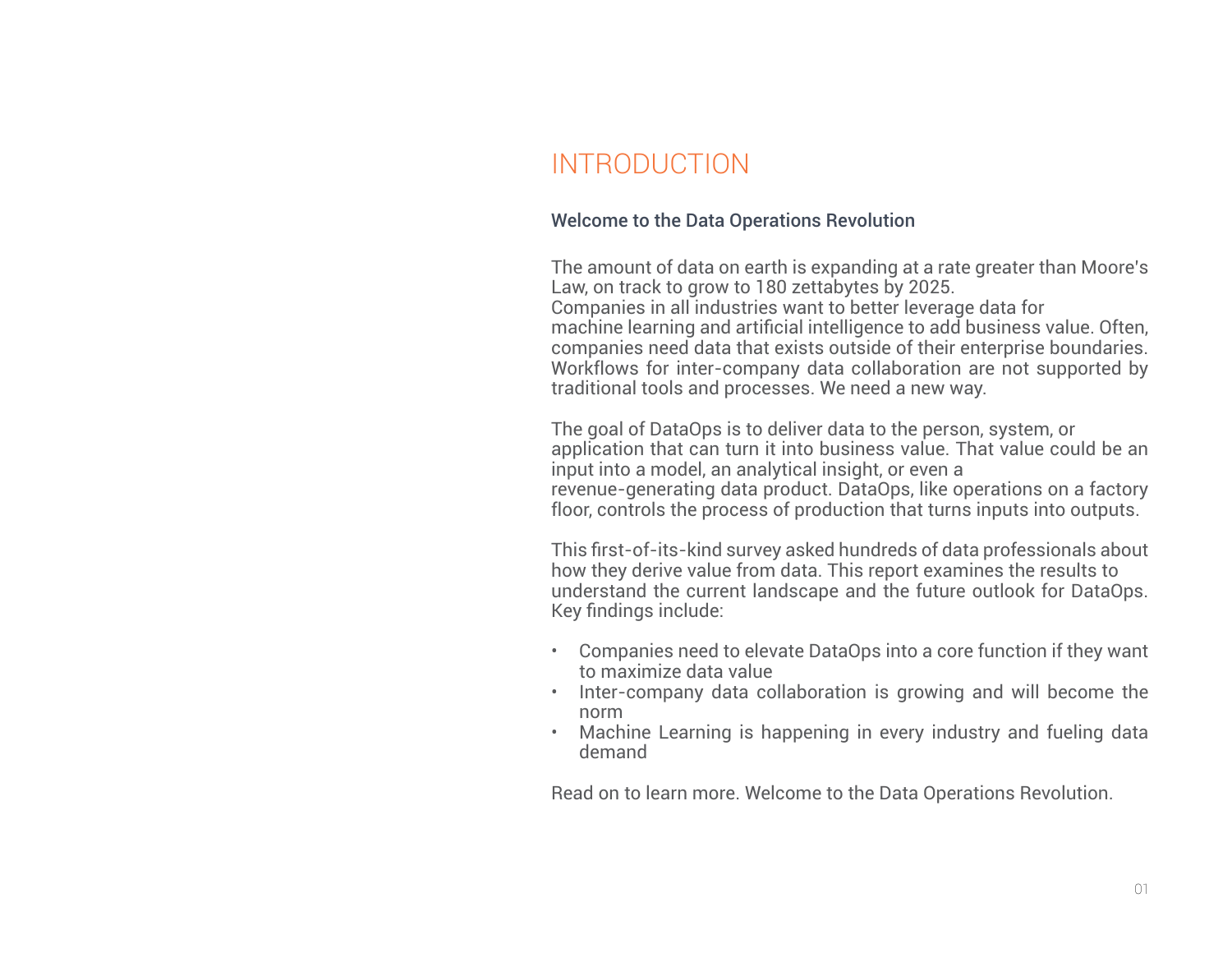## METHODOLOGY

### **SURVEY**

We surveyed 311 data professionals from over 40 industries. The respondents included people working in tech companies as well as in healthcare, education, fnance, and more.



- CLOUD COMPUTING 5%
- **FINANCE / BANKING / INSURANCE 5%**
- **ADVERTISING 6%**
- BUSINESS / PROFESSIONAL SERVICE 6%
- E-COMMERCE 6%
- $\bullet$  MANUFACTURING 6%
- **EDUCATION 4%**
- **ENGINEERING / ARCHITECTURE 4%**
- HEALTHCARE / MEDICAL 4%
- **O** INTERNET 10%
- COMPUTERS (Hardware, Desktop Software) 11%

OTHER 34%  $\bullet$ (Automotive, Aviation, Food Service, Government, Telecommunications, Transportation, and more)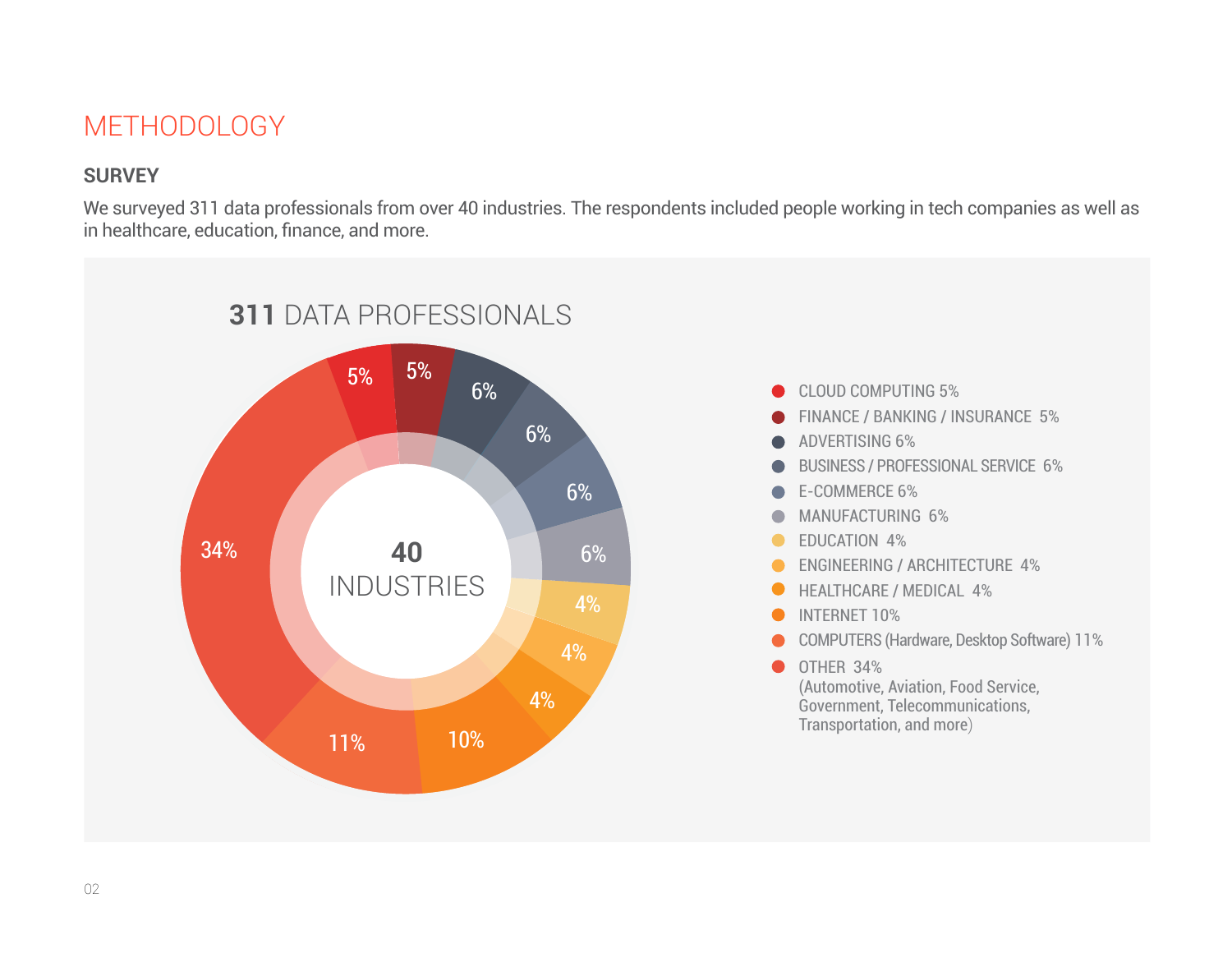#### **SIZE OF COMPANY**

Companies represented in the survey ranged in size from less than 50 employees to over 10,000.



#### **YEARS OF EXPERIENCE**

The survey captured responses from professionals with a wide range of experience, from new grads to 10+ year veterans.



### **ROLES**

To qualify for this survey, respondents must primarily and consistently work with data in their jobs. We received responses from analysts through Chief Data Officers.

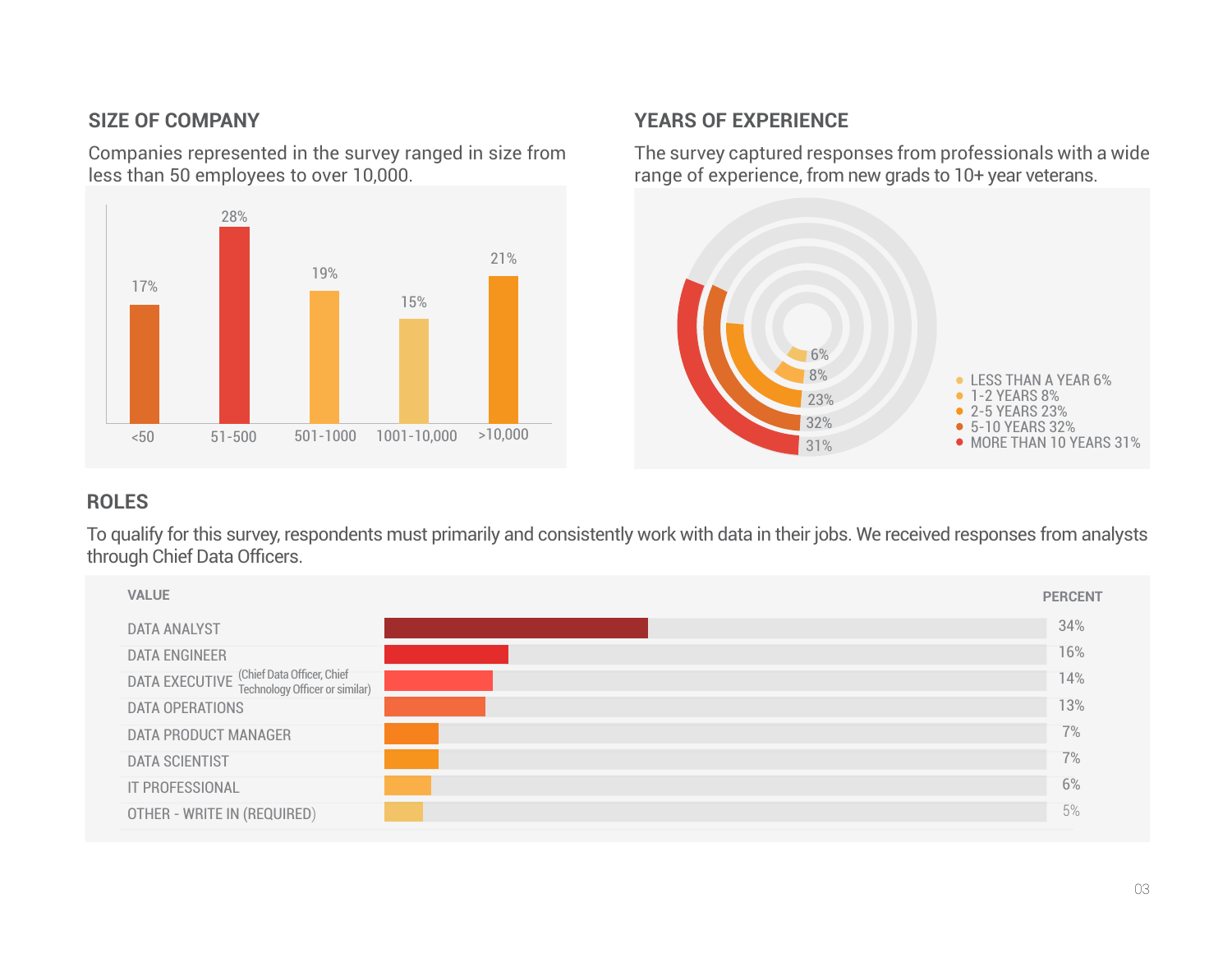## DATA OPERATIONS OUTLOOK

The hiring outlook for the Data Operations industry in 2017 is robust. As the volume, variety, and velocity of data continues to grow (more on that later), more and more companies will bolster their DataOps capabilities.

In fact, 70% of respondents said their company has plans to hire in the DataOps function in the next 12 months. When we exclude traditionally data-focused industries such as Computers, Cloud Computing, E-Commerce, and Internet, 63% of respondents from the remaining industries have plans to hire in the next 12 months. We see similar intent regardless of company size.

# **THIS IS NOT A TECH TREND, BUT A BUSINESS TREND.**





PERCENT OF ALL COMPANIES THAT PLAN TO HIRE IN DATAOPS IN NEXT 12 MONTHS.

63%

EXCLUDING TRADITIONALLY FOCUSED INDUSTRIES THAT PLAN TO HIRE IN DATAOPS IN NEXT 12 MONTHS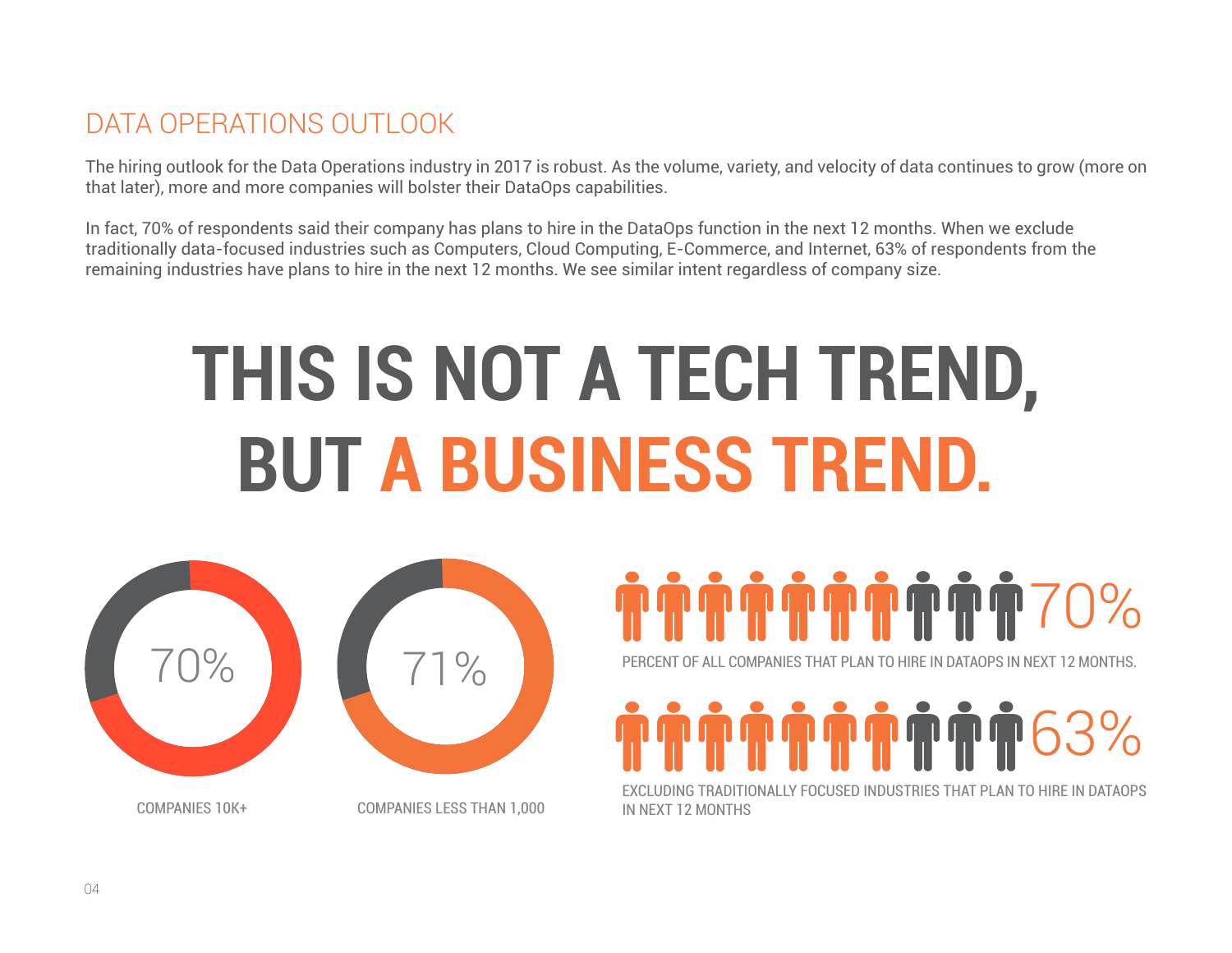### **DATAOPS IN THE ORGANIZATION**

Responsibility for Data Operations is split throughout the organization, with most practitioners sitting within IT or Engineering. Only 12% of respondents reported into an Operations function. The breadth of data professionals across teams suggests that there are few companies today where the DataOps function is centralized.



## **FUNCTIONS PLANNING TO HIRE**

More respondents in IT organizations (79%) said they planned to hire in DataOps in the next year. Data Science was next, with 73% planning to hire. It seems there isn't a trend to consolidate this function in the next 12 months, as even functions like marketing and product management have plans to hire for DataOps.

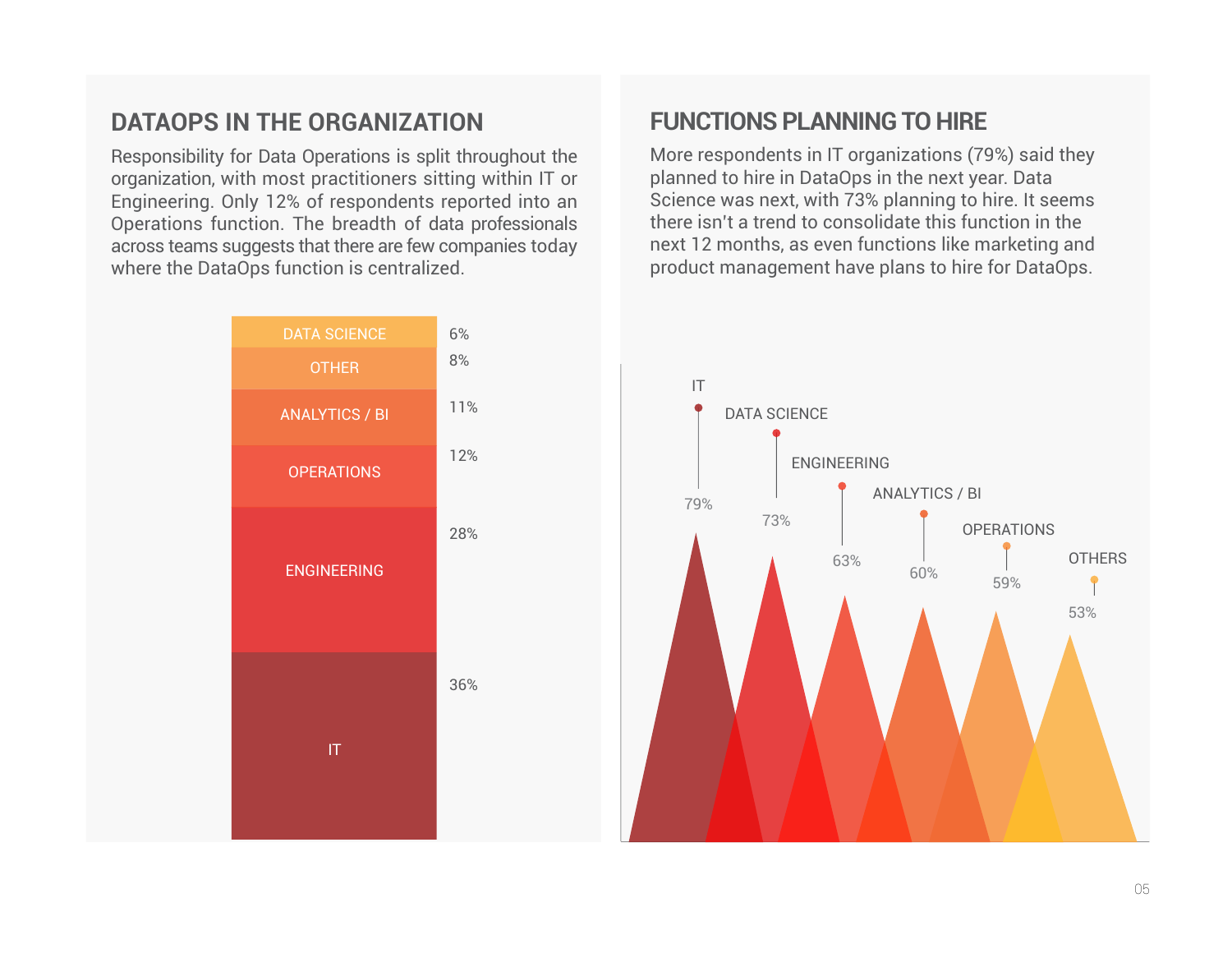## DATA DRIVEN DECISION MAKING

An important trend in business has been to empower all users to access the data they need to make decisions in their jobs. And for the most part, data professionals agree that business units are empowered to perform their own analyses. The vast majority  $-67\%$  – agree or strongly agree with this statement. Only 14% of data professionals disagreed.

However, when we further examined sentiment by role, a more concerning image emerged. Only slightly more than half  $-56% - of data excess (CDOs, CTOs, and similar)$ agreed BU's are empowered. The percent that was neutral on the subject was approximately the same as data professionals, **but the percentage that disagreed was 23%.**



#### BUSINESS UNITS ARE EMPOWERED TO ACCESS DATA & PERFORM ANALYSES

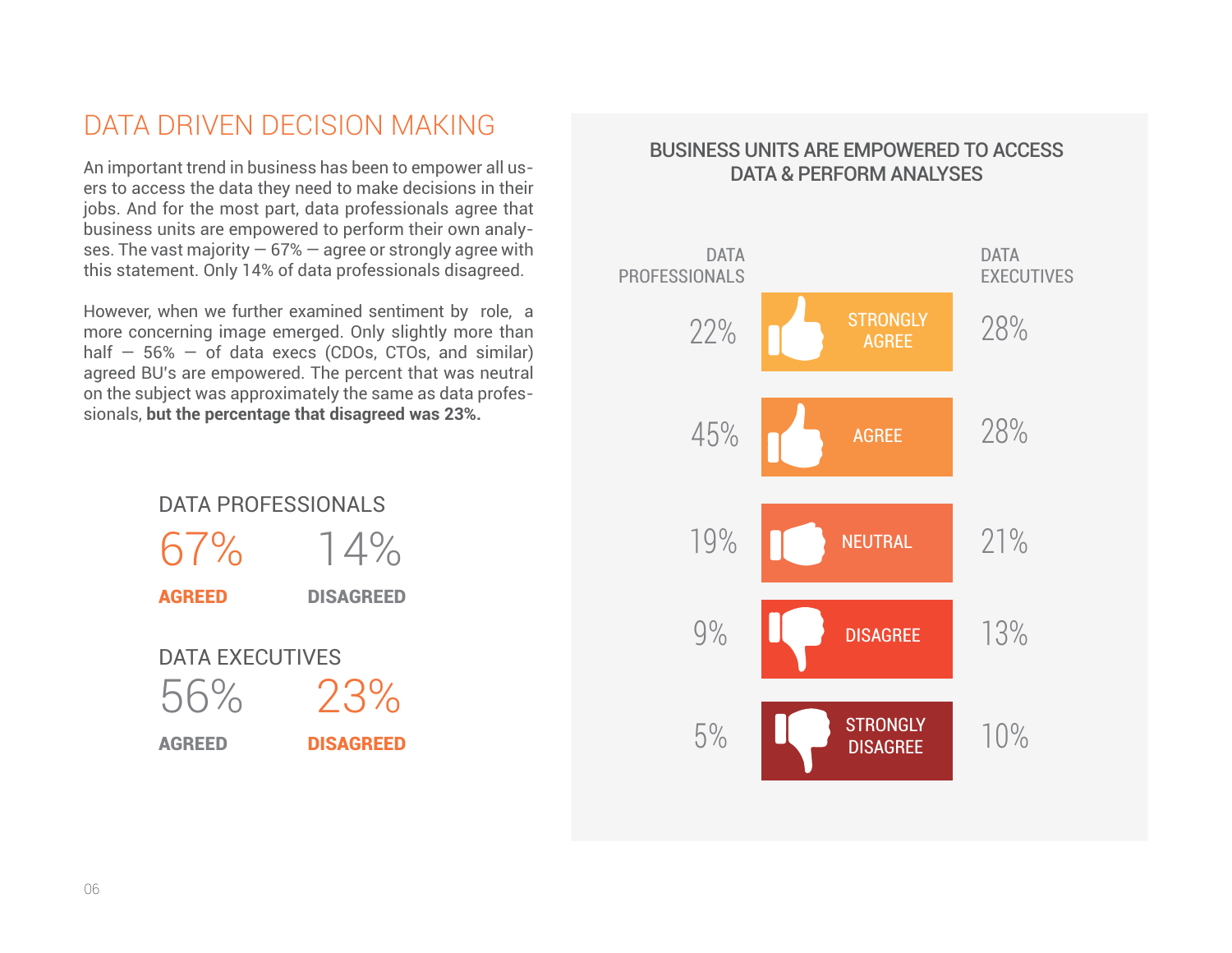**There is disconnect at the top,** which suggests there are business unit struggles that execs may have visibility into. It would make sense that the folks building the data systems believe business units are empowered to perform their own analyses.

In spite of a general agreement that business units are empowered to perform their own analyses, when asked about the challenges to driving insights in their companies, 47% respondents pointed to external data while 41% cited access to internal data.

WHAT ARE THE CHALLENGES YOUR COMPANY FACES IN DRIVING MORE INSIGHTS FROM DATA? (SELECT ALL THAT APPLY)

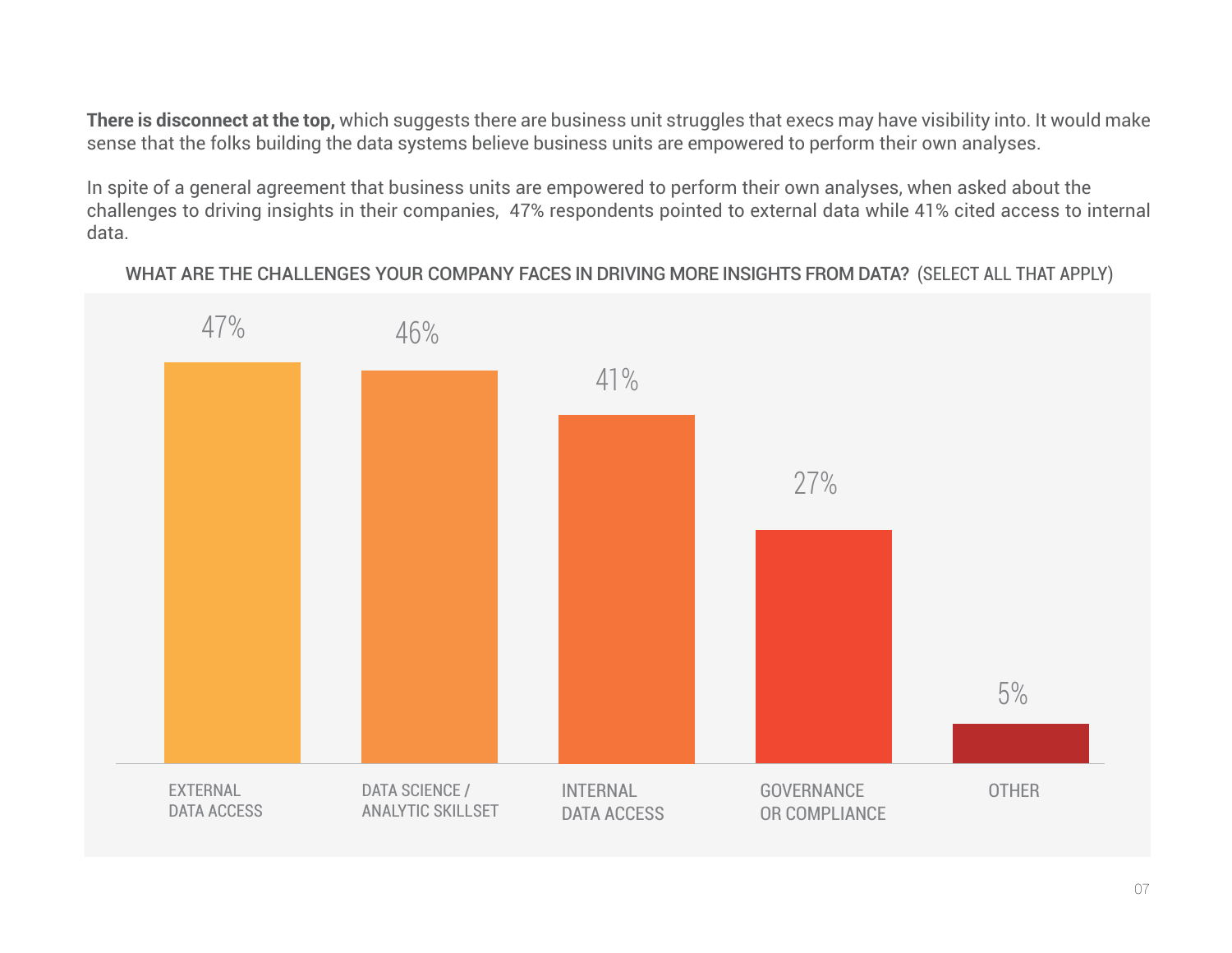## **MANAGEMENT SUPPORT**

Any challenges remaining for business units to perform their own analysis are not for lack of trying. The vast majority (74%) of data professionals agree or strongly agree that their company and management understand the effort required to maintain their DataOps. Only 11% disagree with that statement.

However, once again, we see a different picture when it comes to Data Executives.

**30% of Data Executives disagree or strongly disagree that their company understands the efforts required to maintain DataOps.** This suggests that Data Executives may not be able to get the support they need to run effective DataOps functions. The consequence of this could be the data access challenges that respondents continue to note.



#### MY COMPANY AND MANAGER UNDERSTAND THE EFFORT REQUIRED TO MAINTAIN OUR DATA OPERATIONS

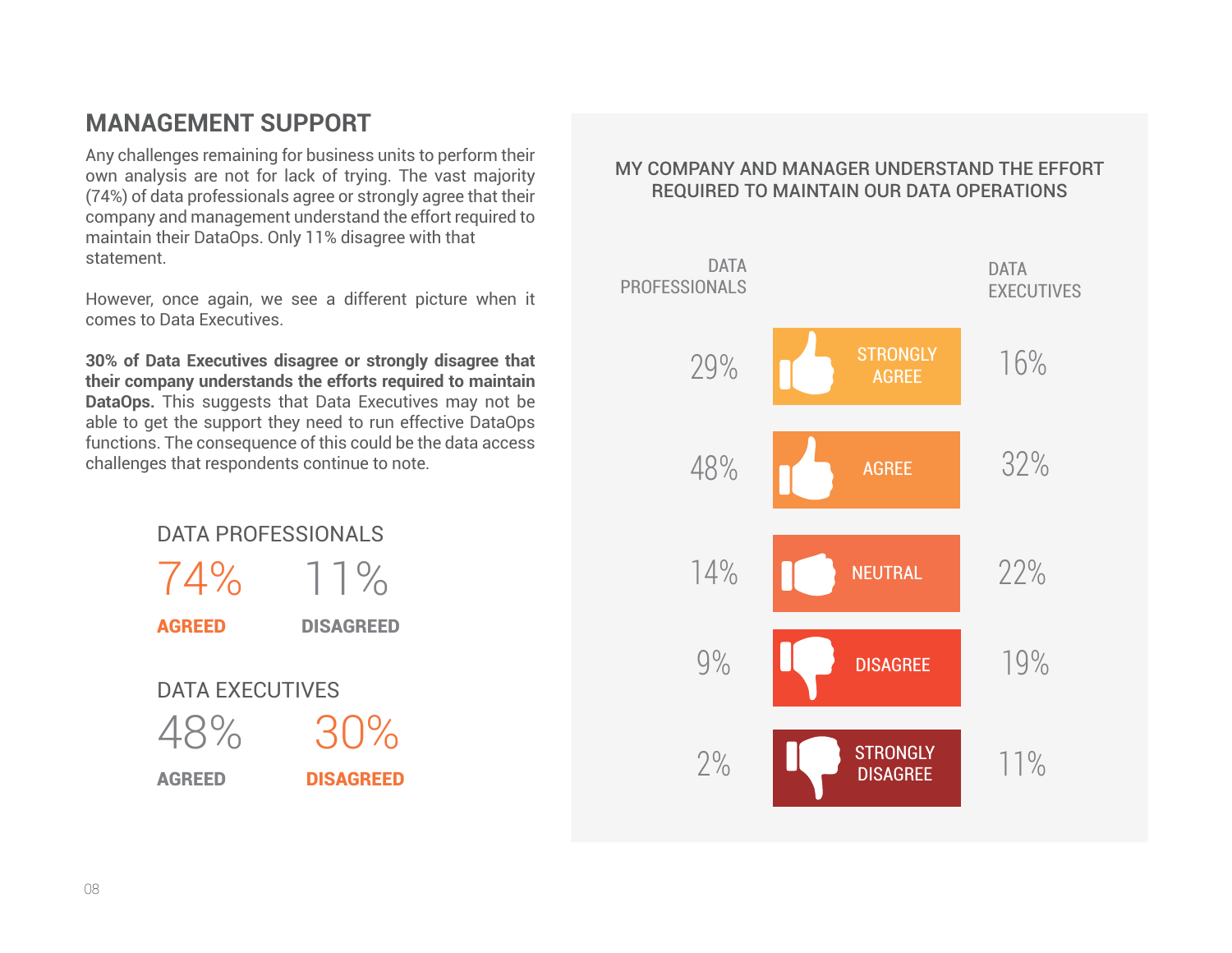## **WORKLOAD**

DATA PROFESSIONALS

Given the lack of support they feel, it should come as no surprise that Data Executives disagree with the statement "My current workload is sustainable." Only 33% agree or strongly agree with this sentiment, 28% are neutral, and a whopping 41% of executives disagree or disagree strongly. Data leaders feel overworked, and think their efforts underappreciated by the company in general.

In contrast, 67% of data professionals outside the executive ranks agree their workload is sustainable. There seems to be an opportunity for Data Executives to delegate or put in place new processes. This might alleviate executive burnout and further enable employees to perform their own analyses.

| 48%                    | 21%            | 5%               |
|------------------------|----------------|------------------|
| <b>AGREED</b>          | <b>NEUTRAL</b> | <b>DISAGREED</b> |
| <b>DATA EXECUTIVES</b> |                |                  |
| 33%                    | 28%            | 41%              |
| <b>AGREED</b>          | <b>NEUTRAL</b> | <b>DISAGREED</b> |
|                        |                |                  |

#### MY CURRENT WORKLOAD IS SUSTAINABLE

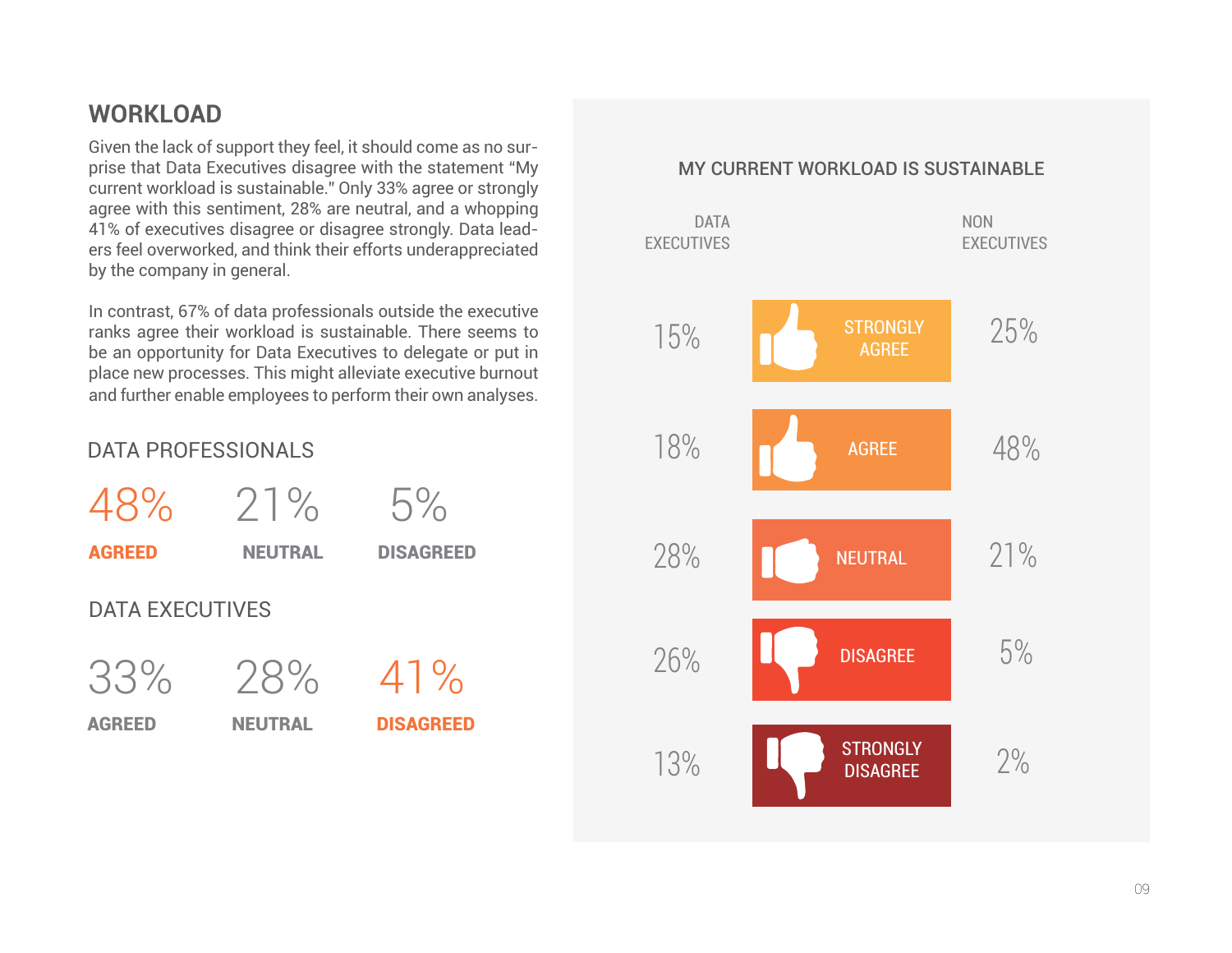## INTEGRATION, DATA PIPELINES, ETL JOBS, & TROUBLESHOOTING COMBINEDTAKE UP ON AVERAGE



**RESPONDENT'S TIME.** 

## KEY DATAOPS ACTIVITIES

As one would expect, data professionals spend the most time on analysis. On average, data professionals spend 22% of their time on analysis, with some respondents spending 100% of their time on analysis, depending on job function. **Integration, troubleshooting, data pipelines, and ETL jobs combined take up on average 47% of respondent's time. These last tasks are considered central to data Operations.**

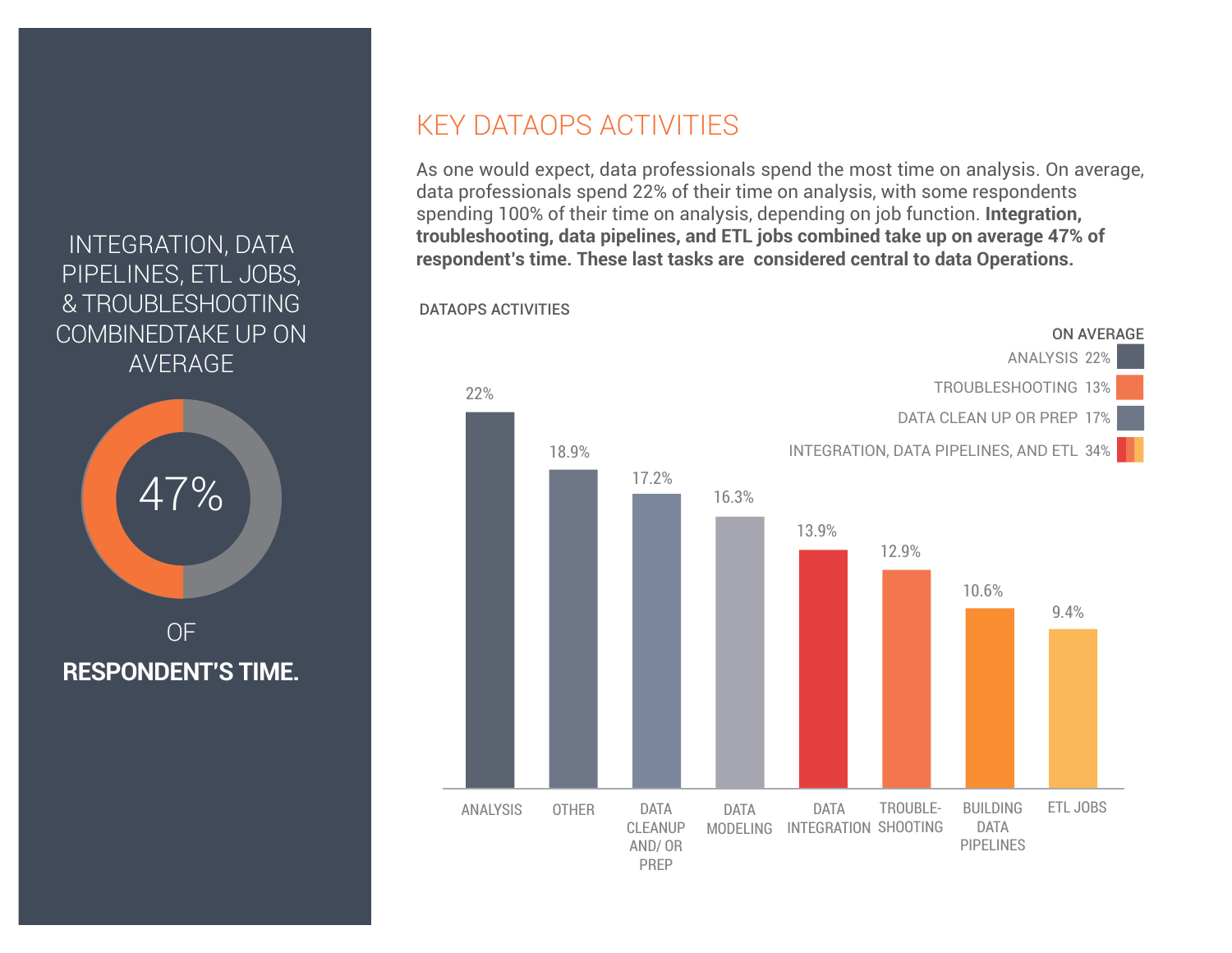## DATA GROWTH

The need for hiring in DataOps becomes clear when we examine data growth in companies. 63% of respondents reported their data is growing at least 100 gigabytes a day. 13% of respondents reported data is growing at a rate of at least 1 terabyte a day. One TB would hold 33 copies of the entire Star Wars saga!

#### **DATA GROWTH PER DAY**



Data at these companies is expanding by at least 300 GB to 30 TB a month (that's 2x the size of the American Library of Congress!). With data growing so quickly, the need to have efficient ways of ingesting and sharing has become crucial.

The most popular tools

currently used to share data are FTP (at 37% of respondents) and Dropbox (second highest at 16%). With data volumes increasing at a rate of 100GB - 1TB a day, it will be interesting to see how long these formats remain the most popular.



## 63%

OF RESPONDENTS REPORTED THEIR DATA **IS GROWING AT LEAST** 100 GB A DAY

13%

OF RESPONDENTS REPORTED THEIR DATA **IS GROWING AT LEAST** 1 TB A DAY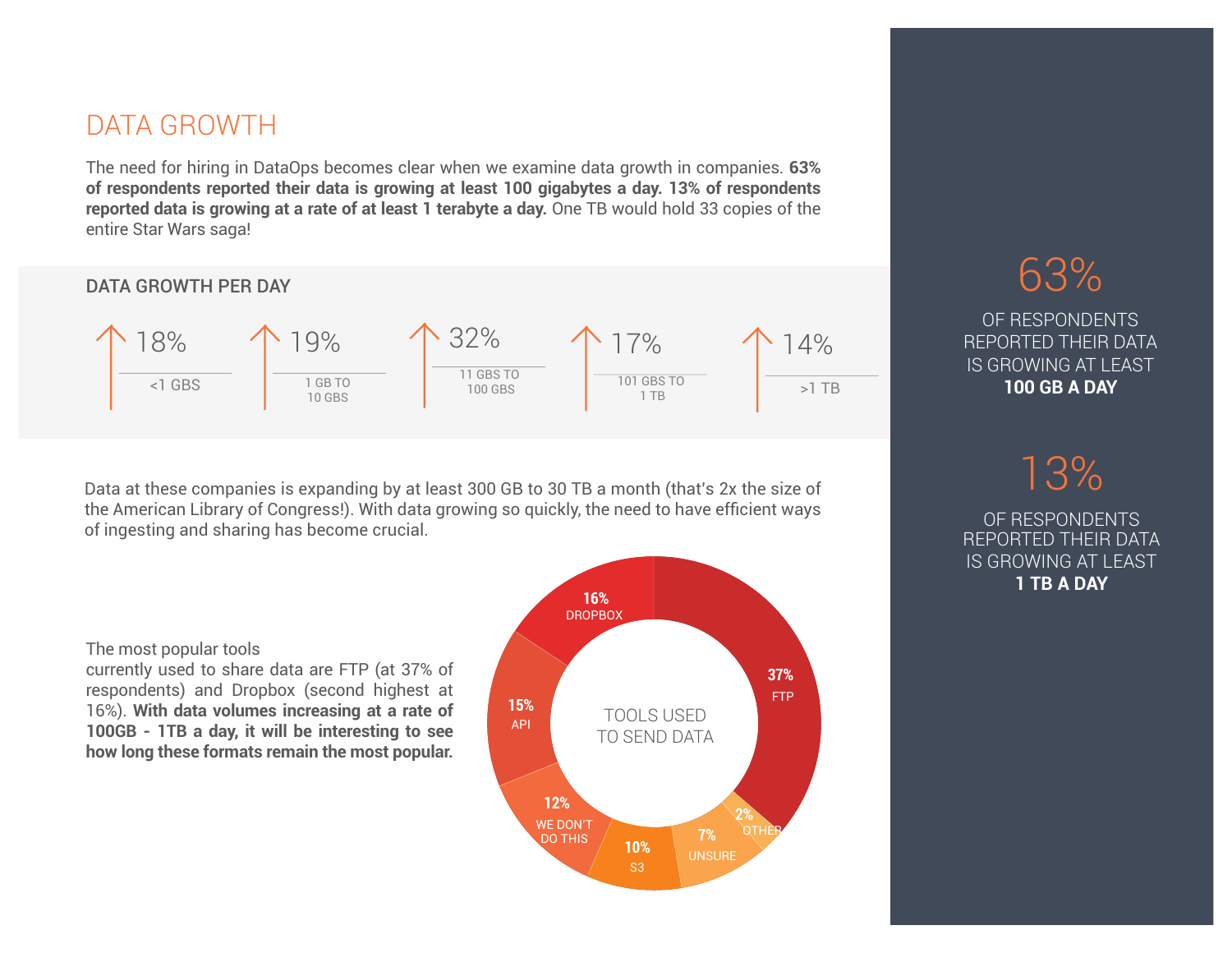## **DATA COLLABORATION**

When asked if their company currently ingests, or has plans to, ingest data from a third party (either customers, suppliers, or vendors), an overwhelming 91% of respondents responded "Yes." A small 9% stated they never plan to ingest data from third parties.

Not only are almost all companies ingesting data, the vast majority are sending it too. The survey found that almost 70% of companies either currently share or have plans to share raw data or data reports with partners.





**91% SAY YES** 

when asked if their company currently ingests, or will, ingest data from a third party (either customers, suppliers, or vendors).

## 70% OF COMPANIES

Either currently share or have plans to share raw data or data reports with partners.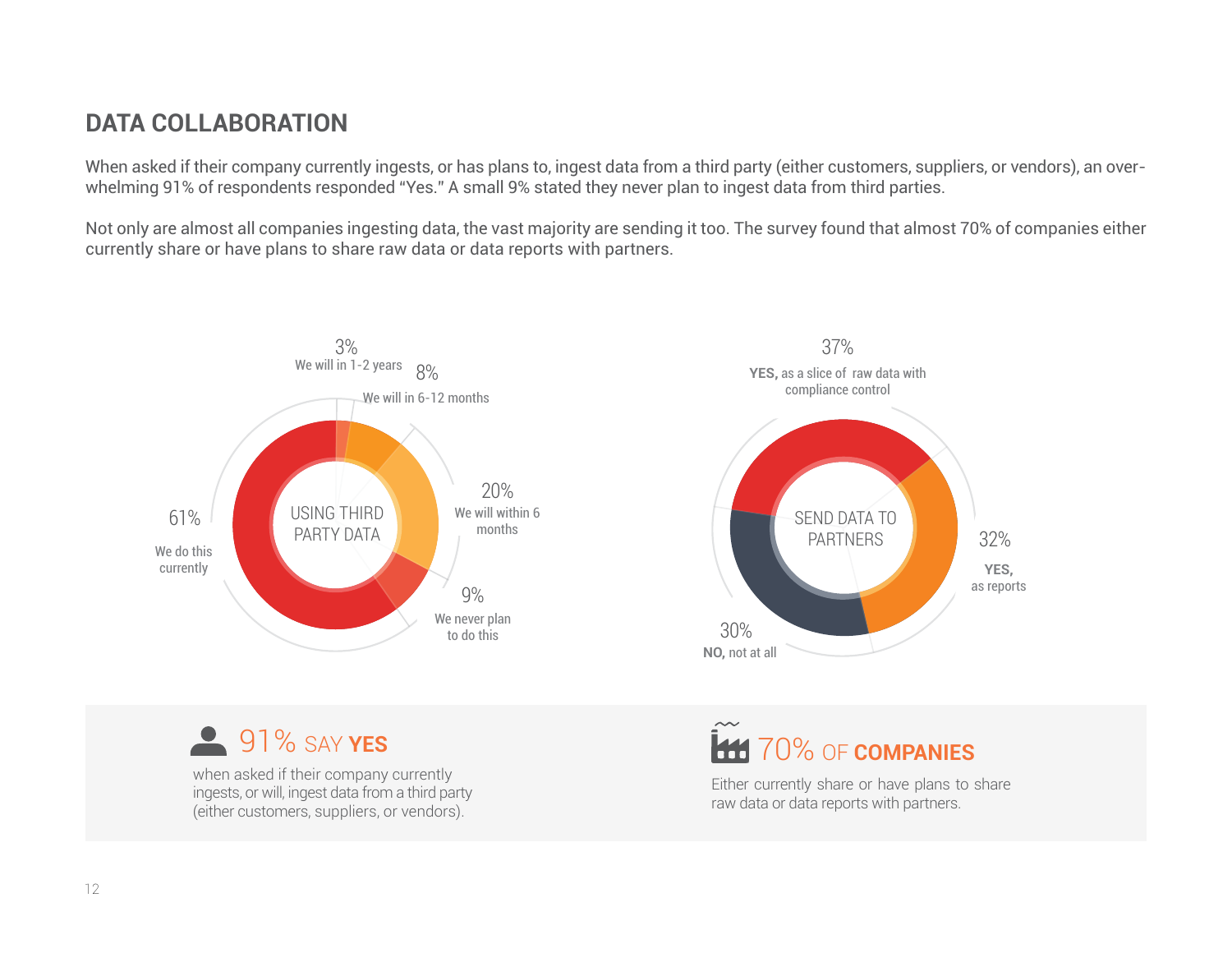### **MACHINE LEARNING IS EVERYWHERE**

So what are companies doing with all that data moving here and there and everywhere? Our survey found that **70% of respondents are currently working at companies who have teams dedicated to either machine learning or artifcial intelligence.** This is especially signifcant as the data represents respondents from over 40 different industries.

#### DO YOU HAVE TEAMS WORKING ON MACHINE LEARNING/ARTIFICIAL INTELLIGENCE?

## 70% YES

Not only are 70% of companies already engaged in ML and AI, but 64% of respondents said their company plans to do more. Only 15% reported they will do the same amount and a surprising 9% stated they will be doing less.

Of those companies that currently do not have teams working on ML or AI, 34% of them responded that they will be doing so in the future.

#### MACHINE LEARNING ACTIVITY IN THE NEXT 6 MONTHS

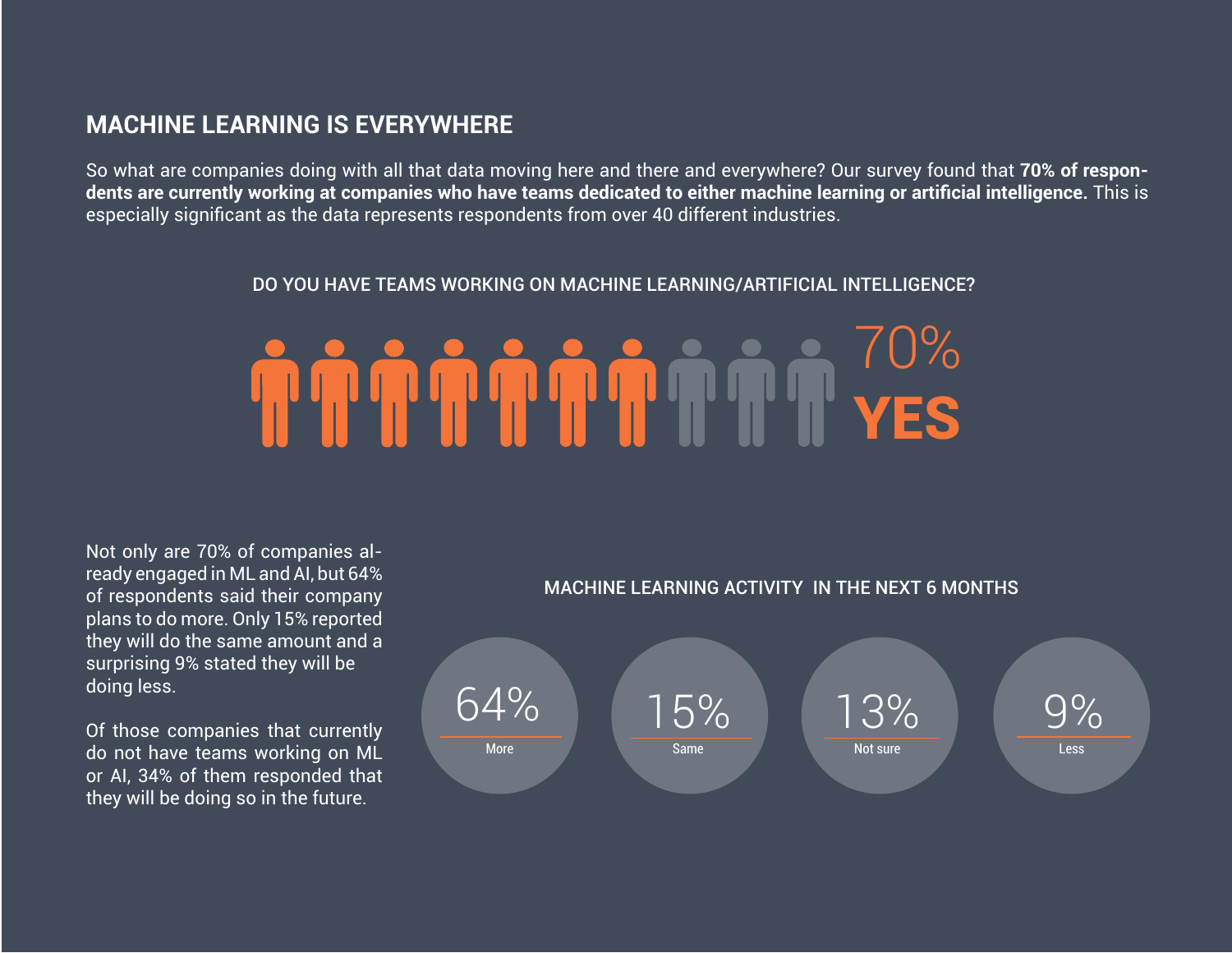## WELCOME TO THE DATAOPS REVOLUTION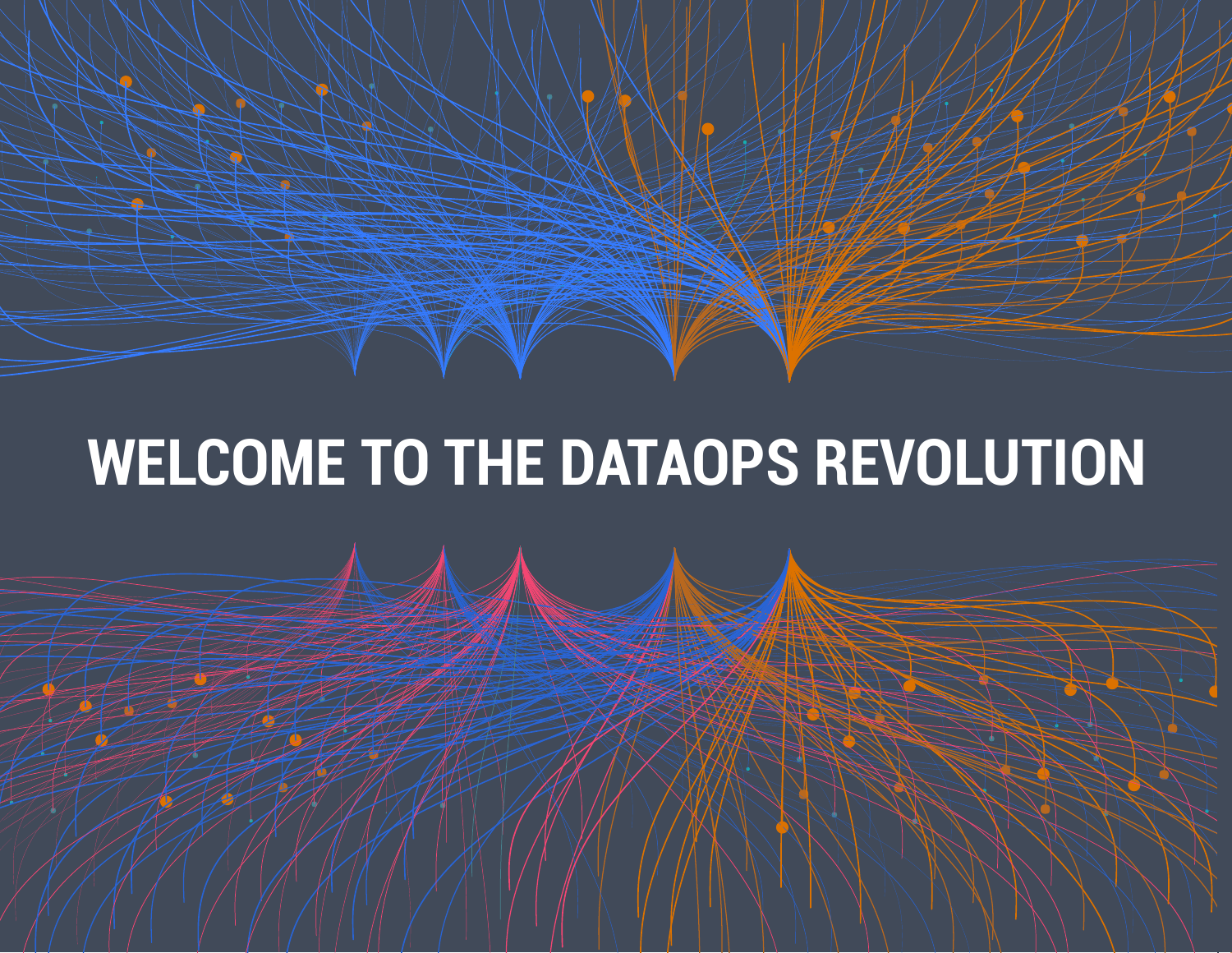## LOOKING FORWARD

**INTER-COMPANY DATA COLLABORATION IS GROWING AND WILL BECOME THE NORM**

**COMPANIES NEED TO ELEVATE DATAOPS INTO A CORE FUNCTION IF THEY WANT TO MAXIMIZE DATA VALUE**

**MACHINE LEARNING IS HAPPENING IN EVERY INDUSTRY & FUELING DATA GROWTH**

These trends demand a change to the way we approach Data Operations, from where it sits within the organization to which tools we use. Inter-company data collaboration at scale for machine learning requires scalable, repeatable processes.